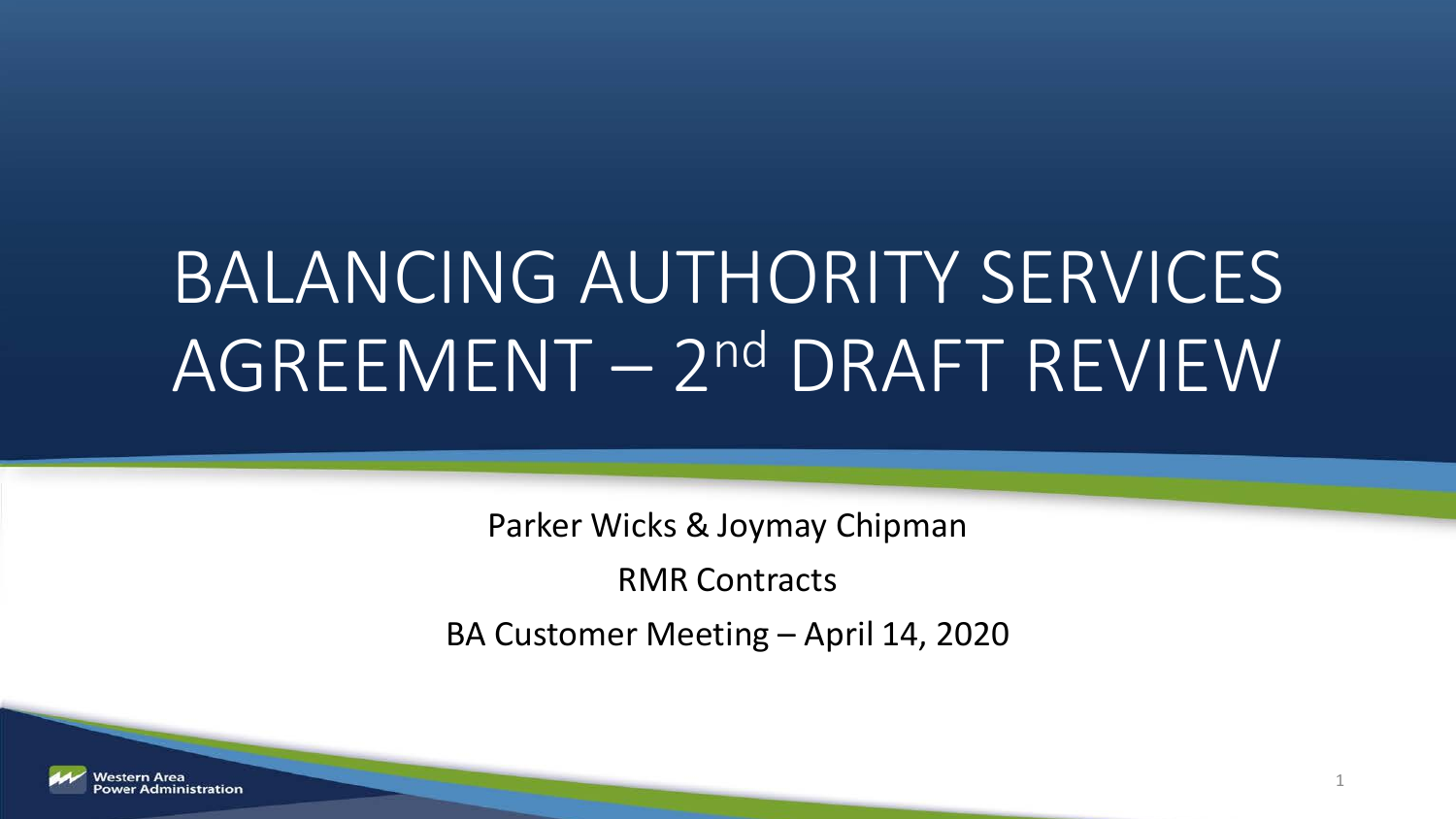## OVERVIEW

- Why BA Services Agreement is Needed
- Comments Received
- Major Themes
- Exhibits F and H
- Ancillary Service Outline
- Exhibit A/B example
- Comments for 2<sup>nd</sup> Draft
- Additional Information Reminder
- Questions
- Next Steps
- Agreement Points of Contact
- Non-BA Agreement Upcoming Milestones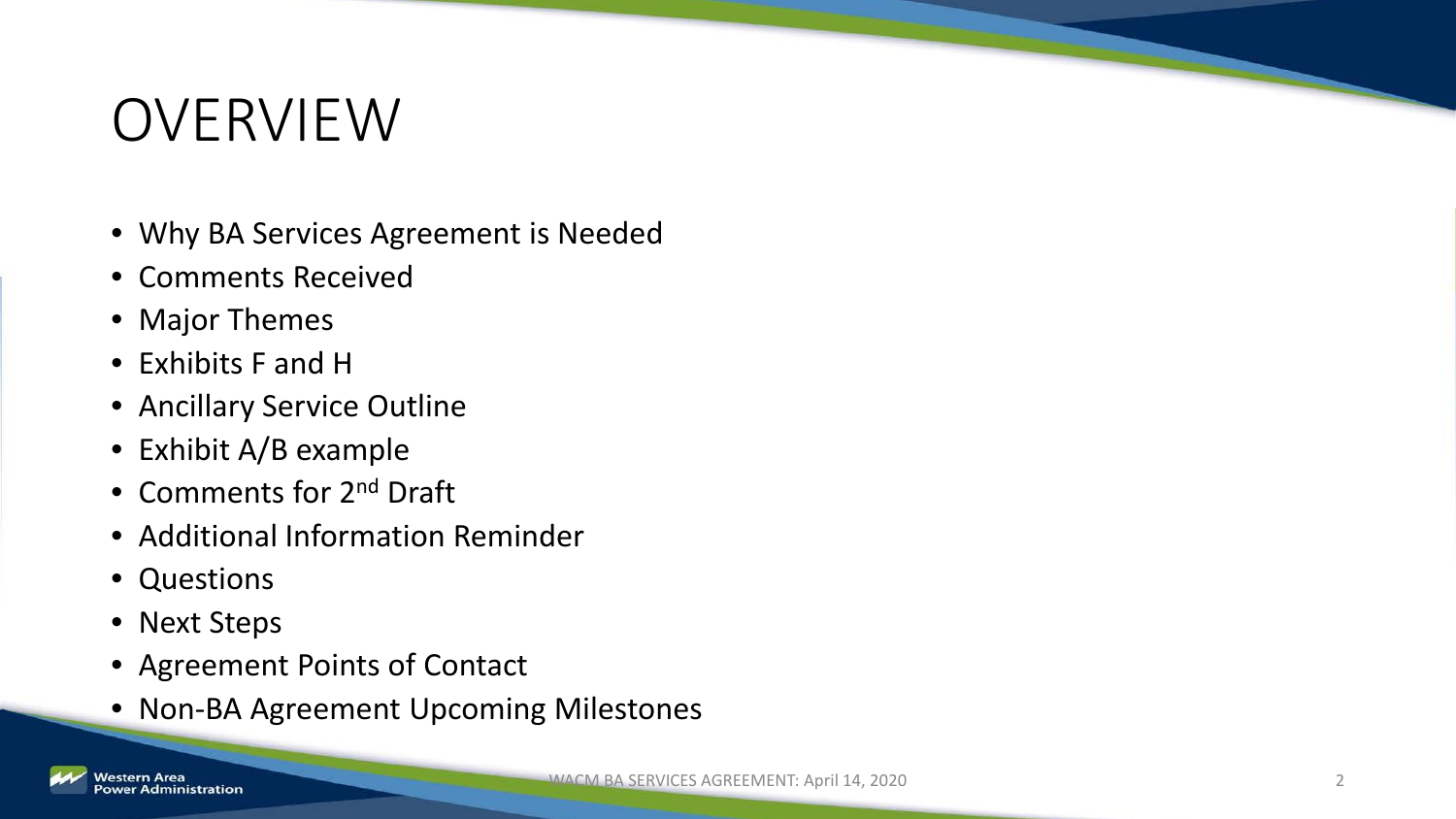## WHY IS THIS AGREEMENT NEEDED

- Standardized agreement for all BA Customers
	- Currently BA services exist in a variety of different agreements for all customers
		- NITSA
		- BA Agreements (not standardized)
		- Etc.
- Clearly delineate between how Ancillary Services are provided
	- Need to delineate between Ancillary Services provided under LAPT/CRCM as the TSP and WACM as BA
- Allow for changes to be implemented across the BA efficiently
	- Industry is changing quickly and need to be able to implement changes efficiently (SPP RC, NWPP, WEIS, etc.)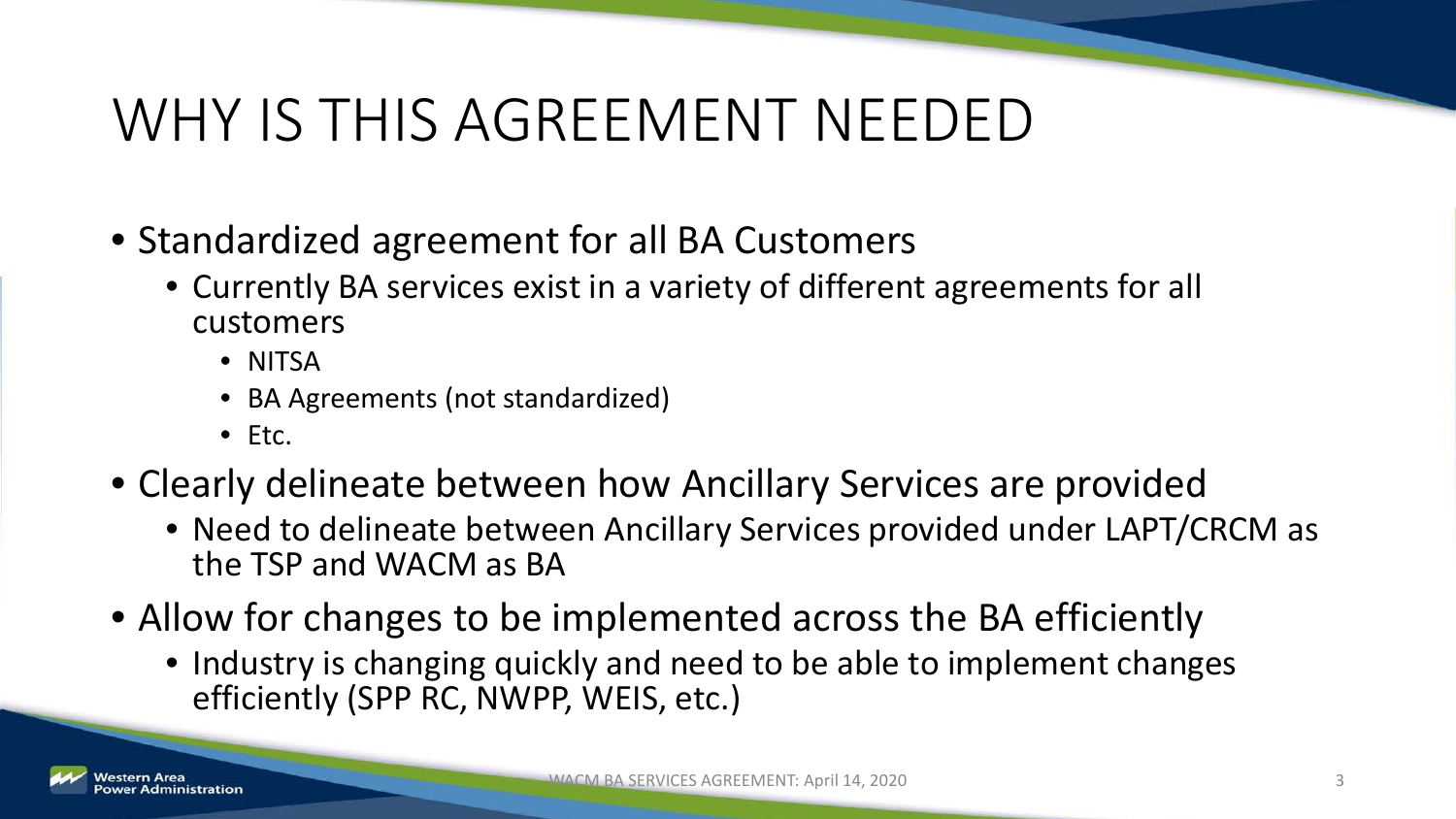## COMMENTS RECIEVED

- Thanks for all of your comments and consideration!
- Received approx. 400 comments
- Use of Comment Form was very helpful
- WAPA provided response to the comments and sent back responses with 2<sup>nd</sup> draft

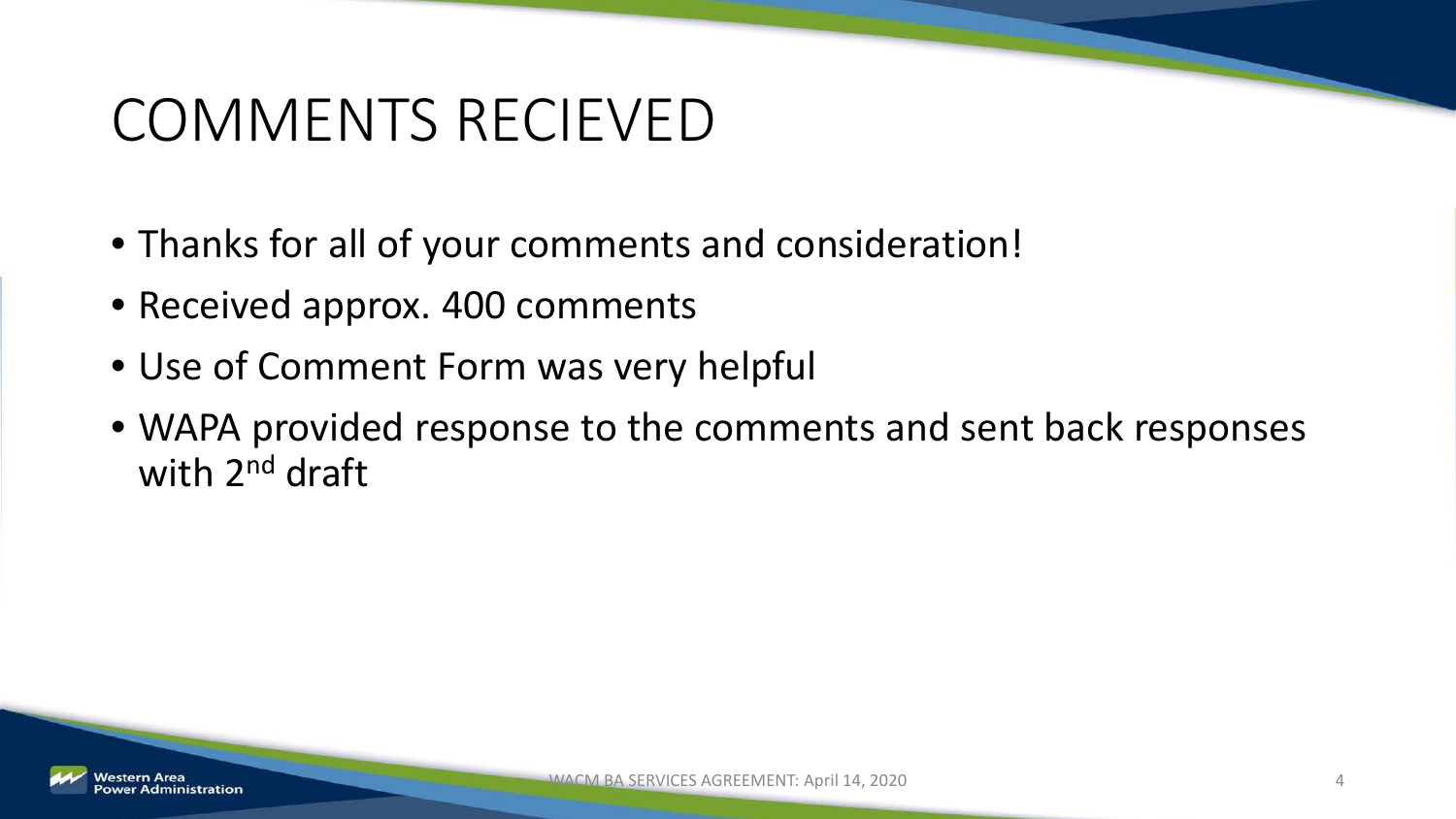- Several major themes/concerns in comments received
	- Does my entity need to sign this?
	- How does this agreement align with/impact existing agreements?
		- Specifically, aren't these services provided under NITSA?
	- Conflicting/unnecessary information in several exhibits

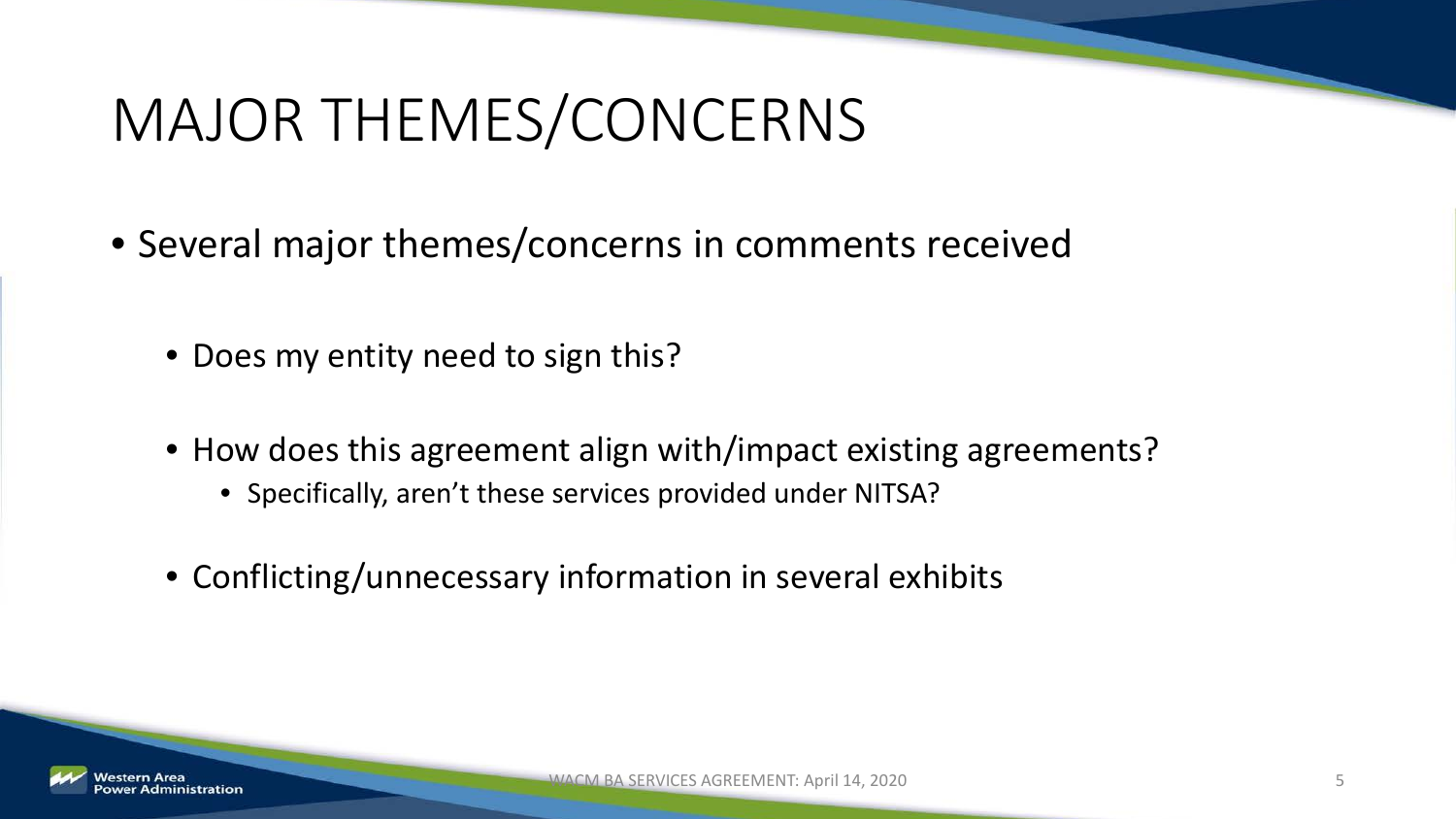- Does my entity need to sign this?
	- WAPA believes all entities with generation and load in the BAA need to sign the agreement
	- All TSPs also need to sign agreement

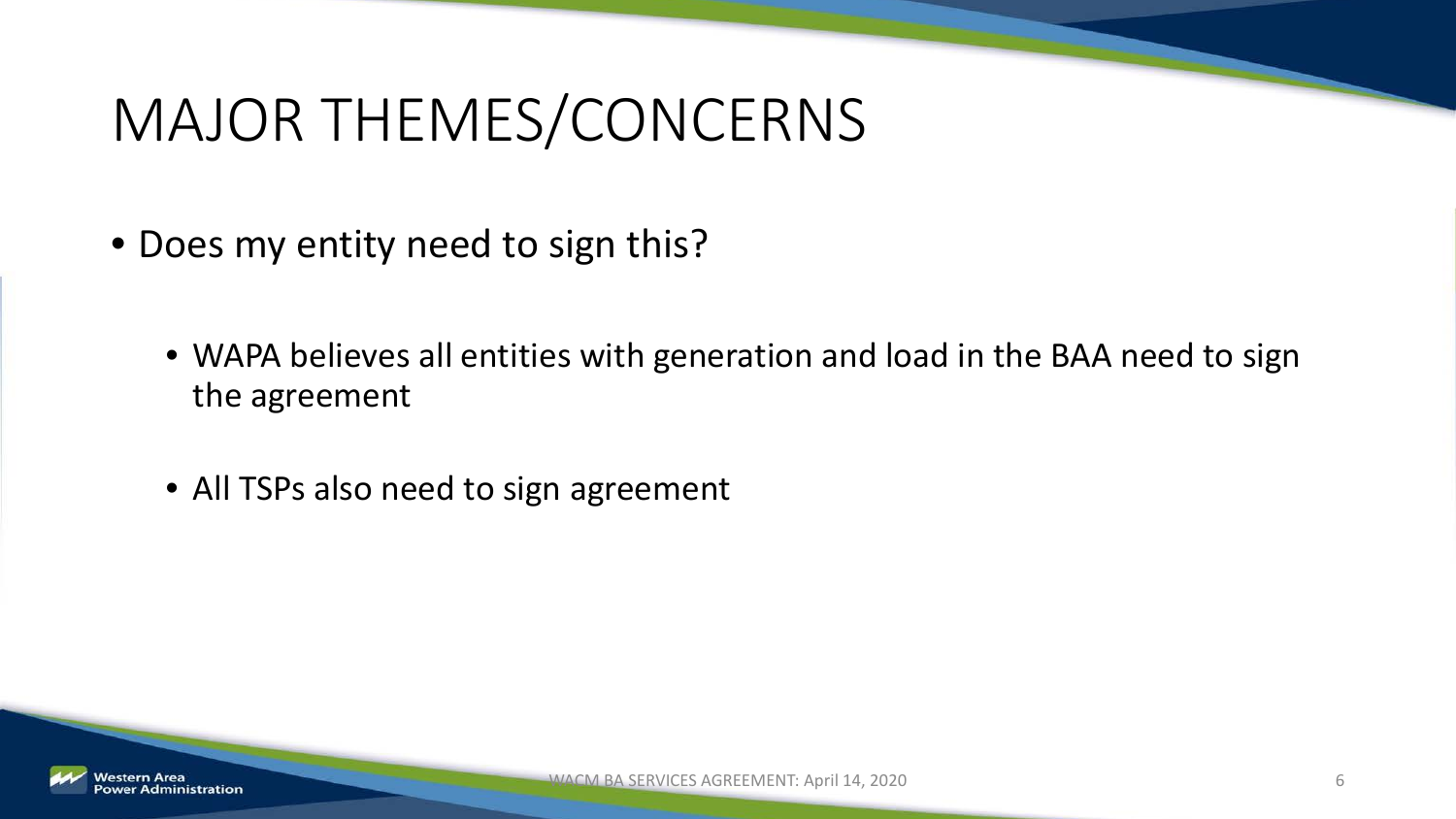- How does this agreement align with/impact existing agreements?
	- WAPA understands that many Customers already receive Ancillary Services under other Agreements (NITSA, existing BA Agreements, NWPP, SPP RC, Etc.)
		- Important to point out that this is not a OATT Agreement/Document
	- WAPA intends to work with each Customer to determine how each of its Ancillary Services are provided and which are specific to the BA
	- WAPA will work with the Customers to ensure they are not charged twice for the same service

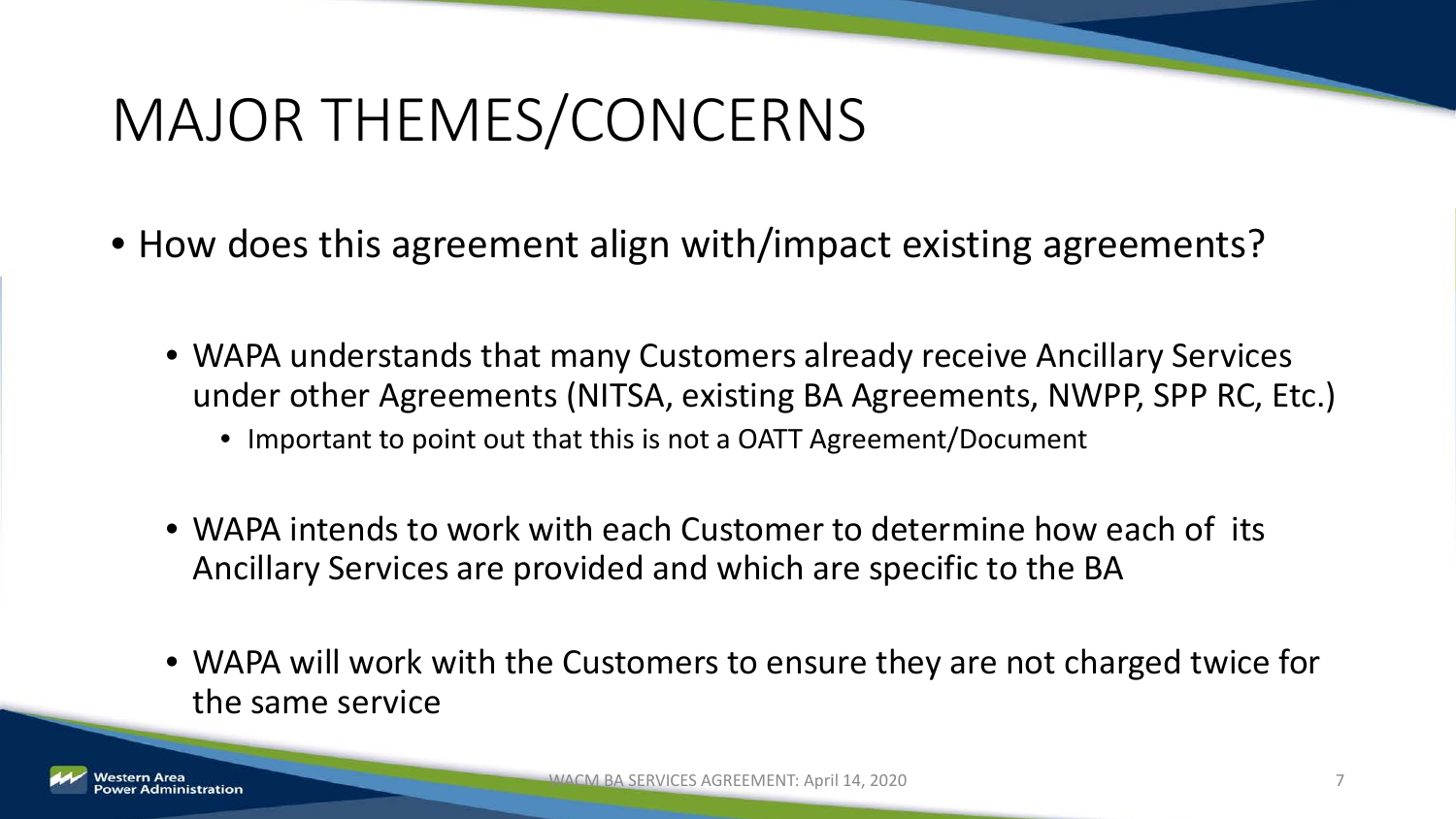- Some of the Exhibits contain conflicting/unnecessary information
	- WAPA agrees that Exhibits F and H continue to require refinement.
	- WAPA continues to consider what will be required in these Exhibits as we continue to work to identify what data/operational changes may be required due to WEIS.
	- WAPA Anticipates these Exhibits will continue to evolve and appreciate Customers continued input on what necessary information should be in these Exhibits
	- WAPA anticipated that Exhibit A and Exhibit B will be much different than the current format (we will go over example shortly).

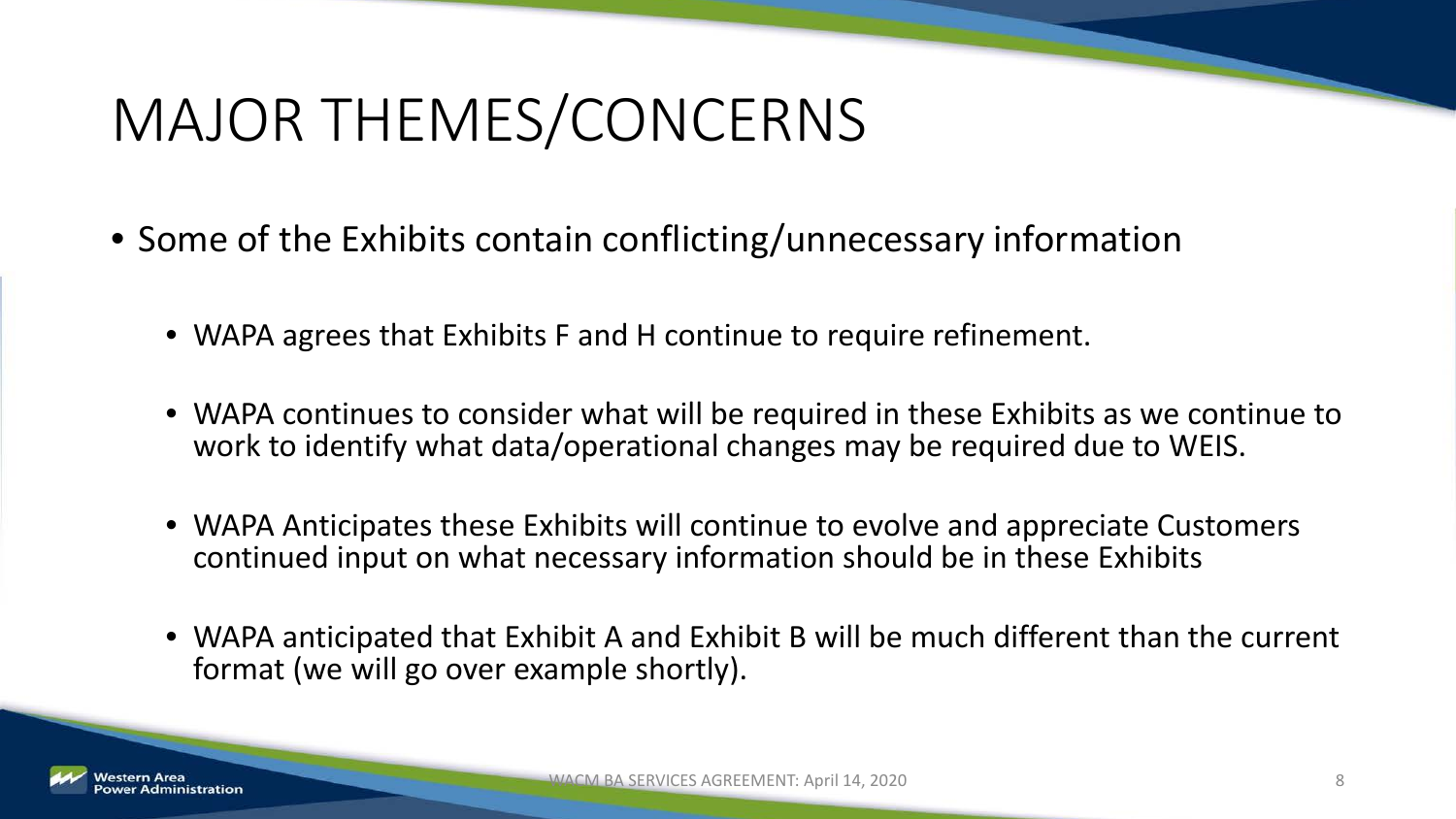## ANCILLARY SERVICES OUTLINE

- As noted, Customers receive Ancillary Services under a variety of different contractual arrangements
- WAPA has tried to capture the different ways that an entity receives Ancillary Services
- Drafted an outline showing the different ways for each service, available here: (LINK TO OUTLINE)
- WAPA anticipates working with each Customer to outline how the Ancillary Services are provided under each category

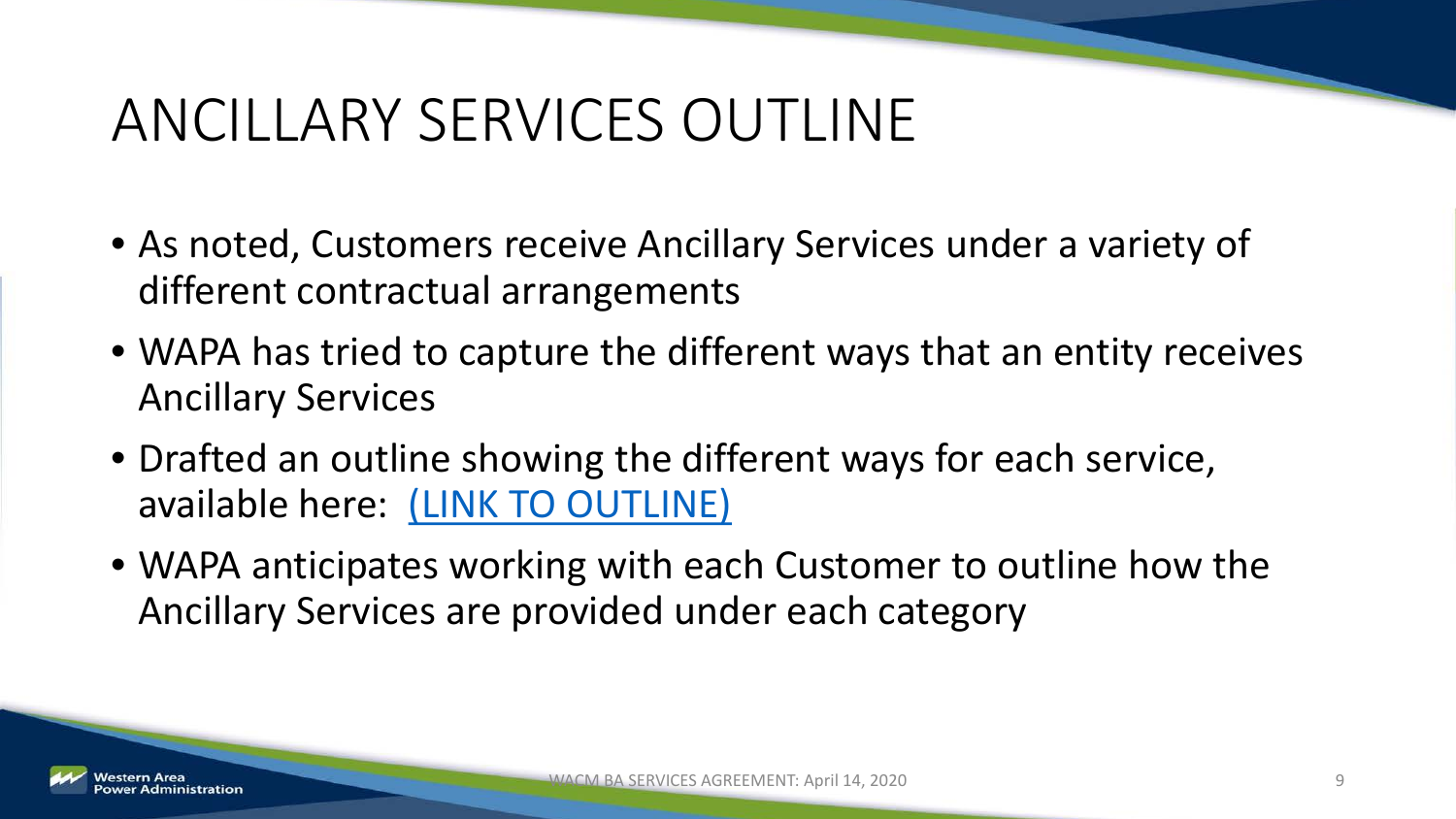## Exhibit A/B Example

- WAPA is attempting to document how the ancillary services for each entity are provided for each meter in the BA.
- If this is an effective way to capture the Ancillary Services for each entity, this spreadsheet would replace the current Exhibit A, and the portion of Exhibit B were an entity indicates the Ancillary Services it is taking from the BA.
- Example: (LINK TO SPREADSHEET EXAMPLE)

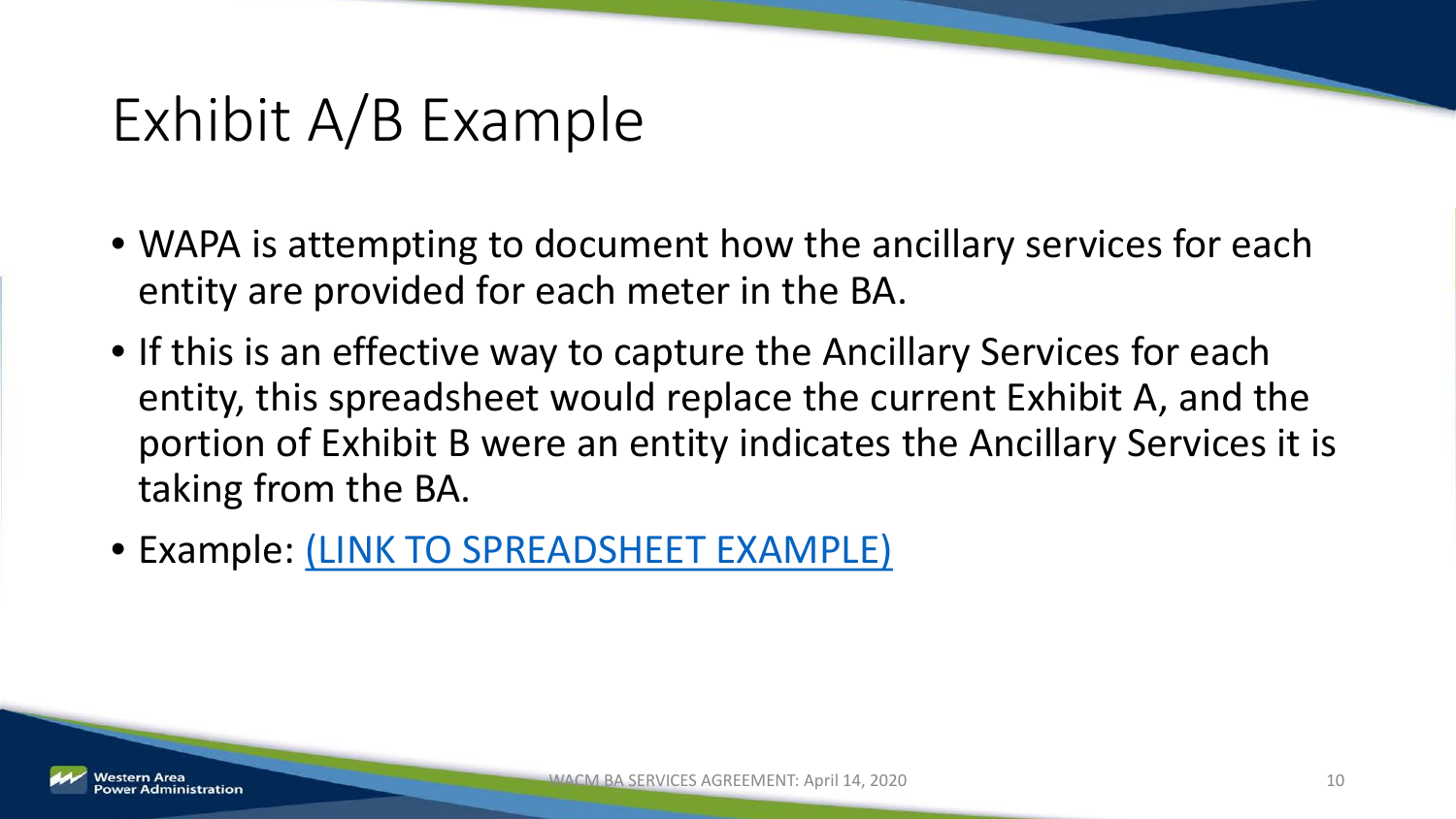## COMMENTS FOR 2nd DRAFT

• As noted, WAPA appreciated the use of the comment form and requests entities use it to submit comments on the 2<sup>nd</sup> draft

• Comments Due May 4<sup>th</sup>

- WAPA will compile comments and incorporate changes into a 3<sup>rd</sup> draft
	- Anticipate sending 3<sup>rd</sup> draft out May 15th

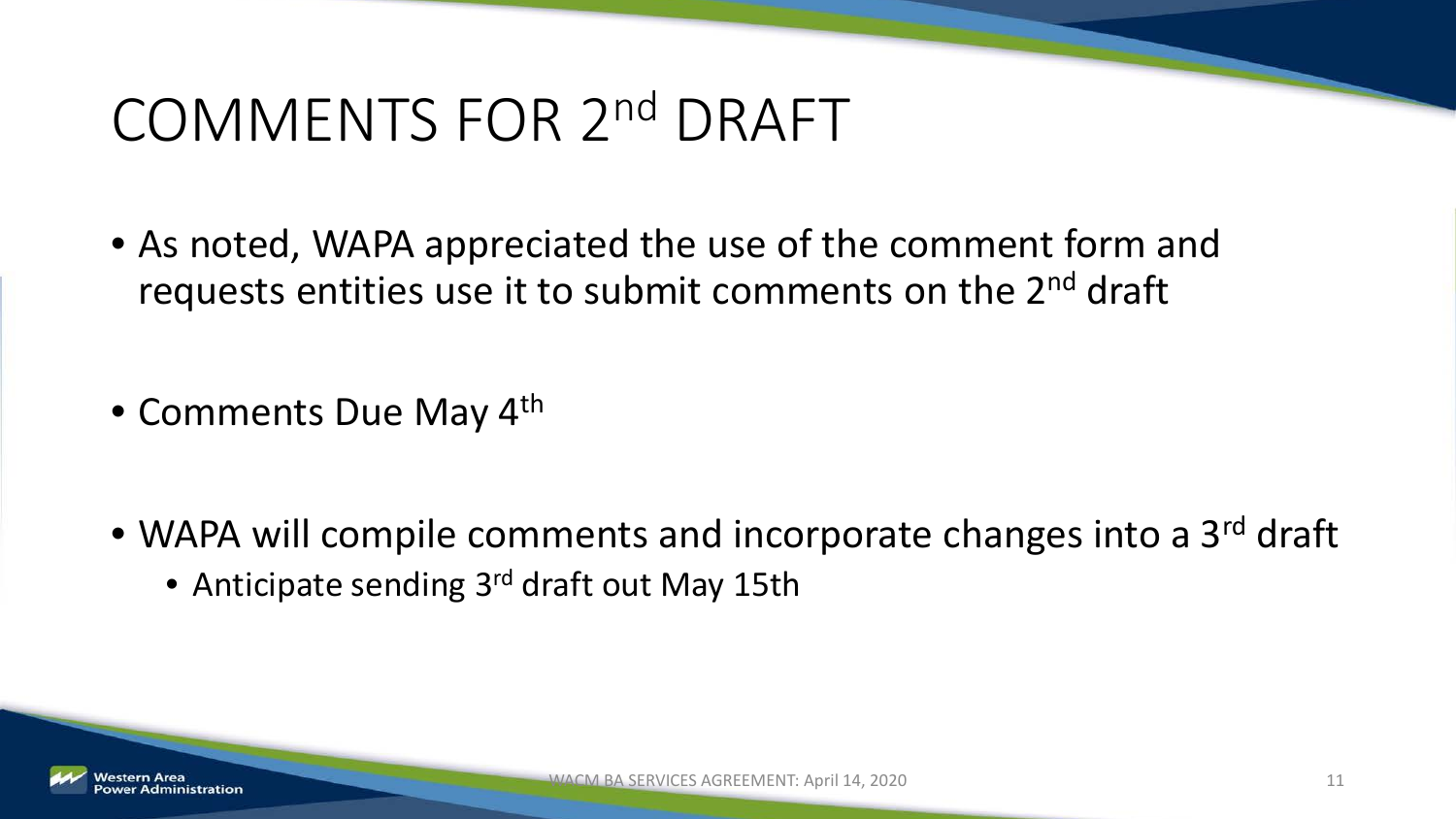## COMMENT FORM

- WAPA is requiring all comments to be submitted using the Comment Form
- Form will allow comments to be tracked, addressed, and responded to in a coherent fashion
- Will ensure no comments are lost and entities can see WAPA's response to each comment and why a certain comment may or may not have been included
- Same form used for NWPP effort
- Please submit comments using the Comment Form
- WAPA will not include comments unless submitted on the form

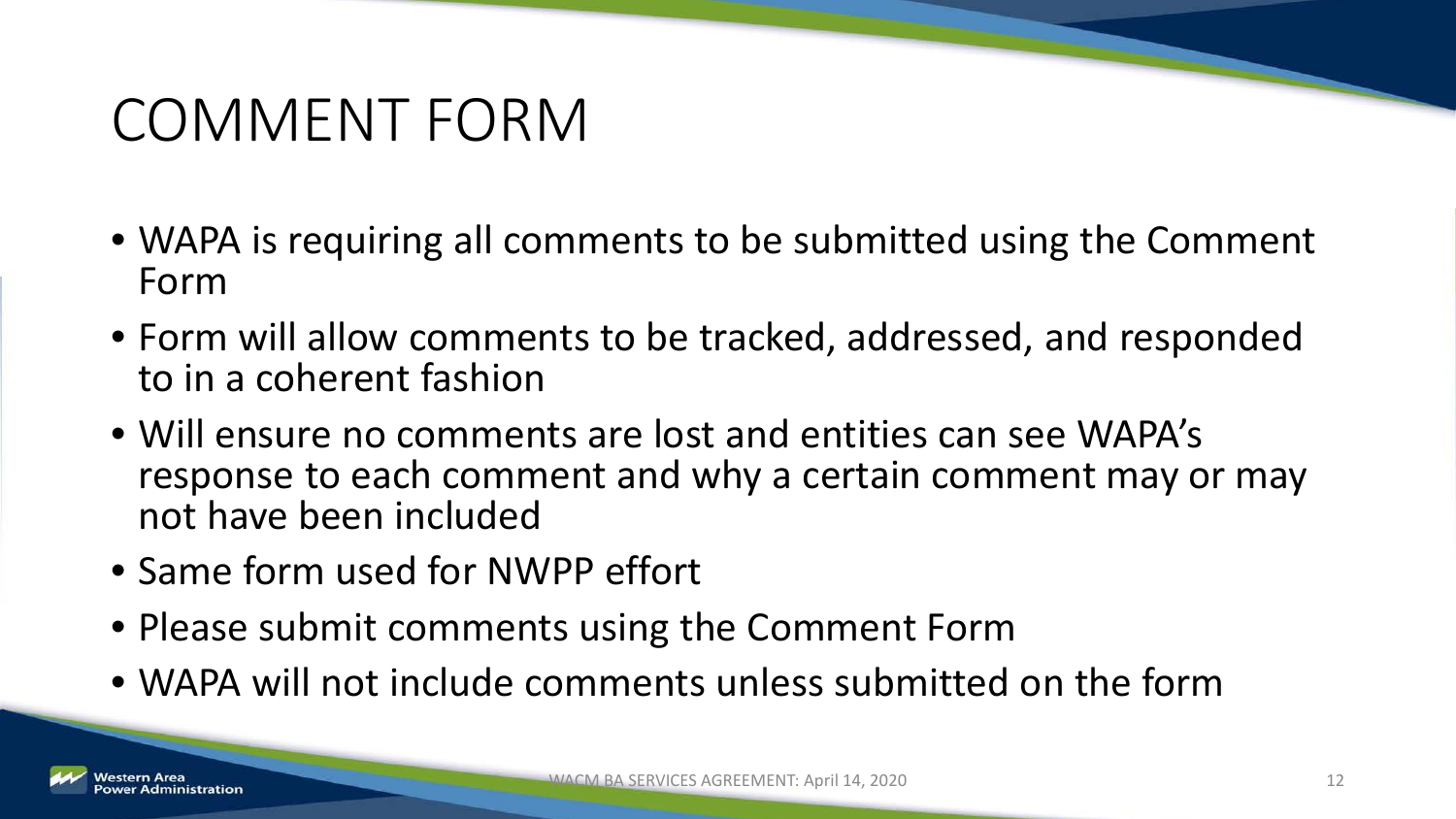## ADDITIONAL INFORMATION - REMINDER

- With your comments:
	- if you have not yet provided this information, please provide your official corporate name and the signature block for the individual executing the agreement
	- Please also provide what the process and timing would be for you to obtain approval to execute the agreement (i.e., Board approval, etc.), if we were to have an executable agreement on June 30<sup>th</sup>
	- Please also make sure you have sent your points of contact to Joymay so that we are communicating with the right people in your organization.

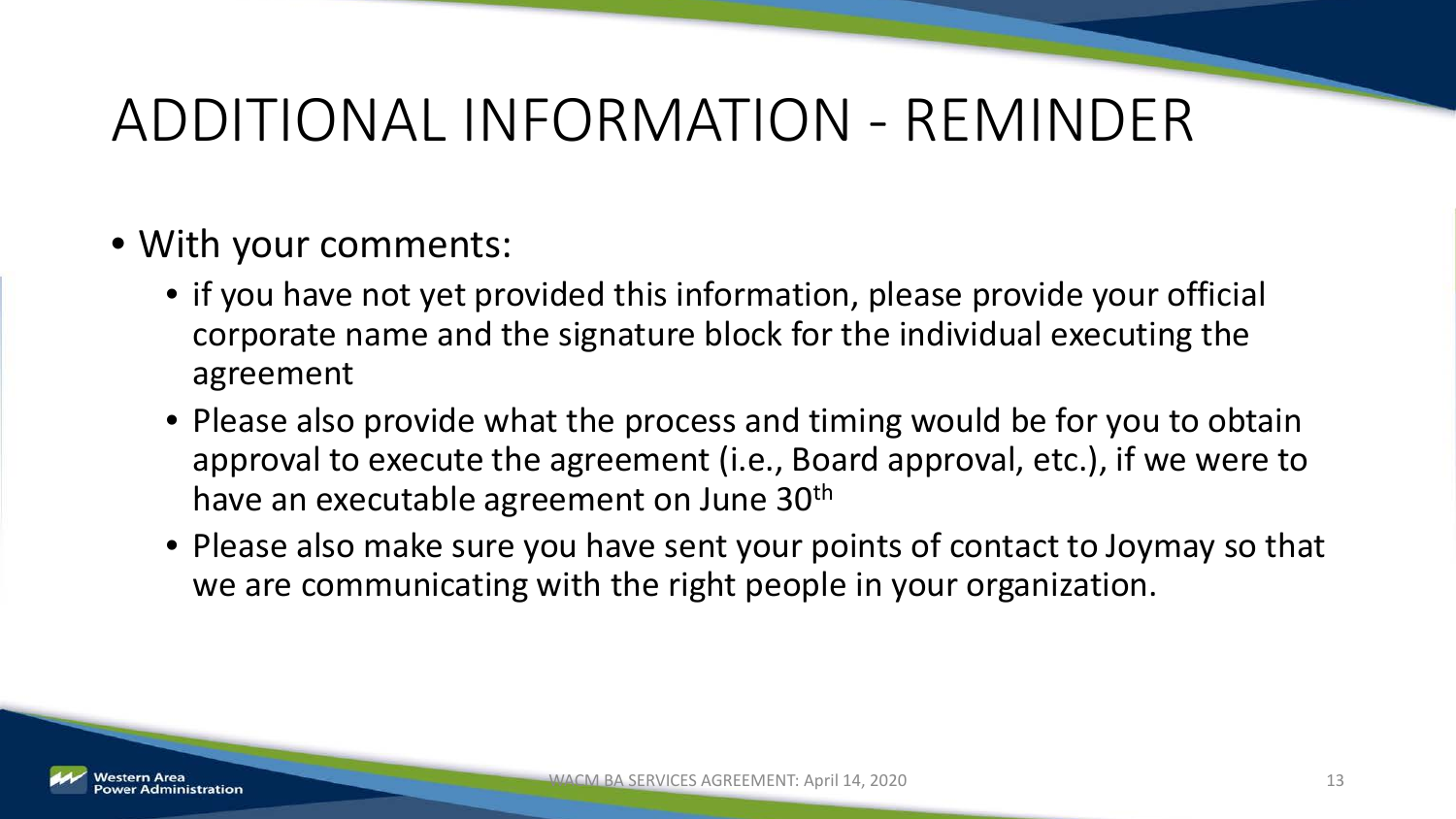#### QUESTIONS

- Process?
- WAPA's Responses to Comments?
- Structure?
- Other?

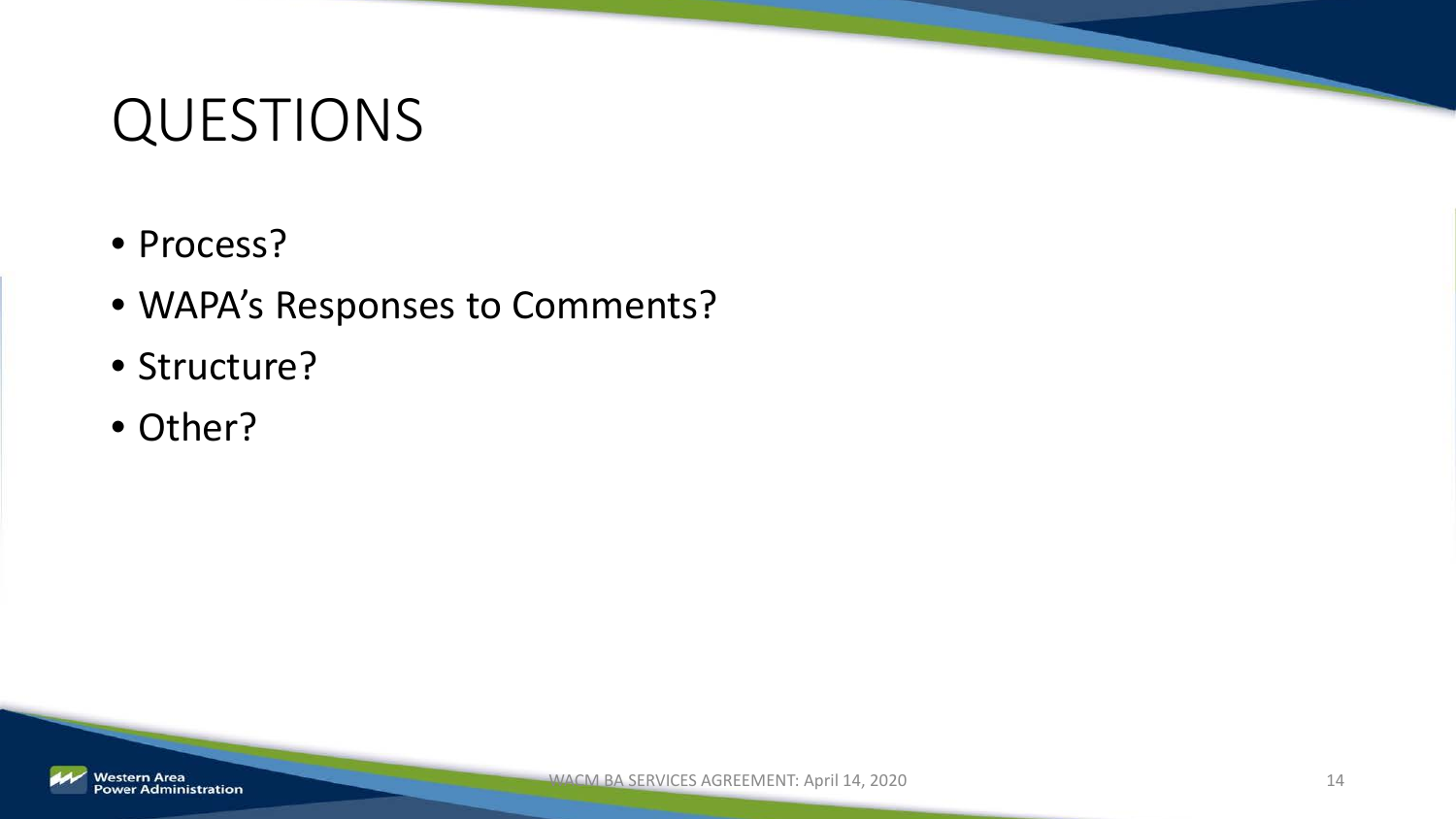#### AGREEMENT POINTS OF CONTACT

**Parker Wicks** RMR Contracts (970) 461-7202 pwicks@wapa.gov

**Joymay Chipman** RMR Contracts (970) 461-7305 chipman@wapa.gov

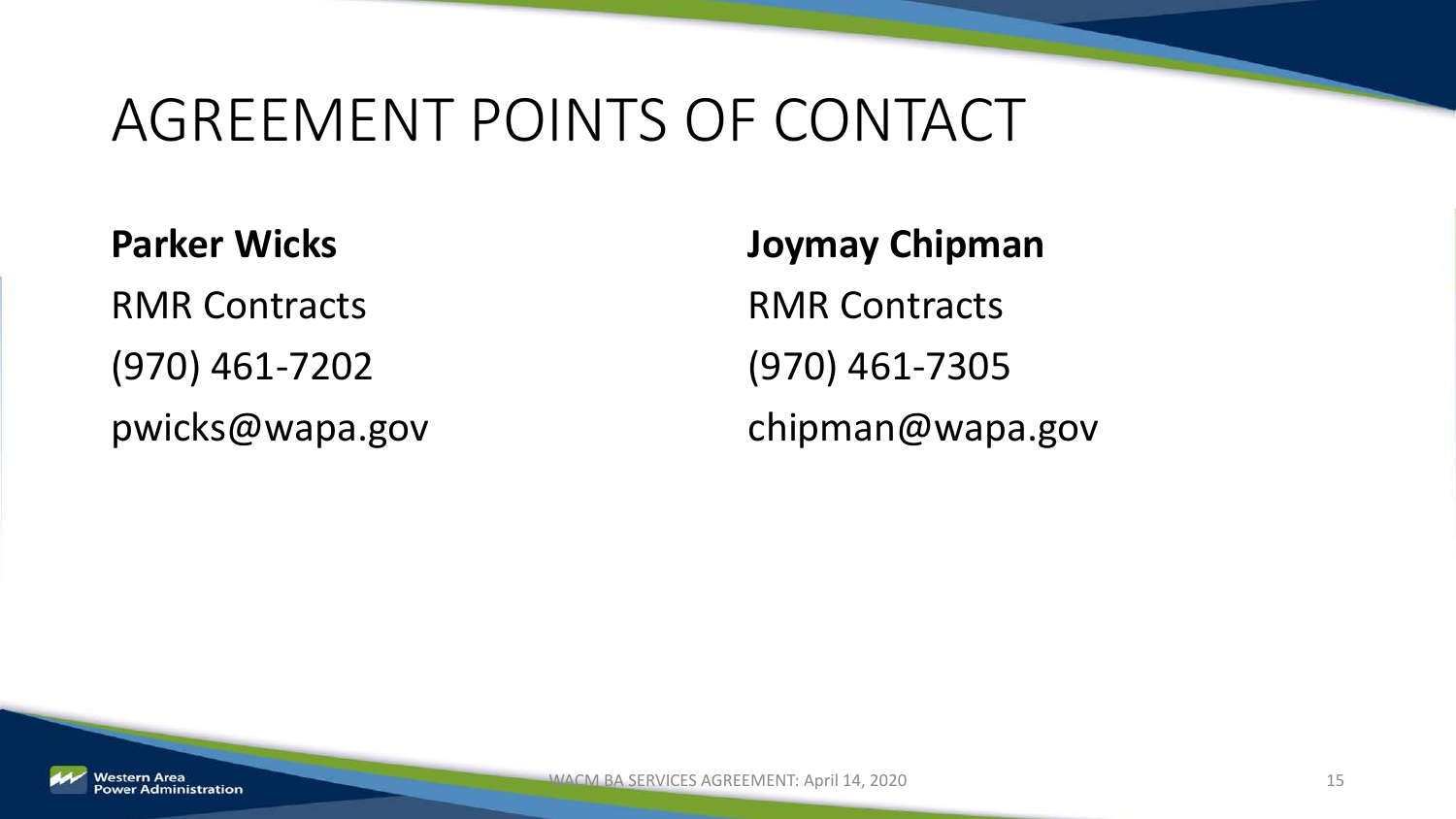## ESTIMATED TIMELINE

- April 9<sup>th</sup>: Second draft sent to Customers
- April 14<sup>th</sup>: WebEx meeting to discuss agreement/comments
- May 4<sup>th</sup>: Comments on second draft due to WAPA
- May 15<sup>th</sup>: Third draft sent to Customers
- May 27<sup>th</sup>: Customer meeting to discuss the Agreement
- June 16<sup>th</sup>: Comments on third draft due to WAPA
- June 30<sup>th</sup>: Final draft sent to Customers
- July 8<sup>th</sup>: Customer meeting to discuss
- July 29<sup>th</sup>: Signed Agreements due to WAPA